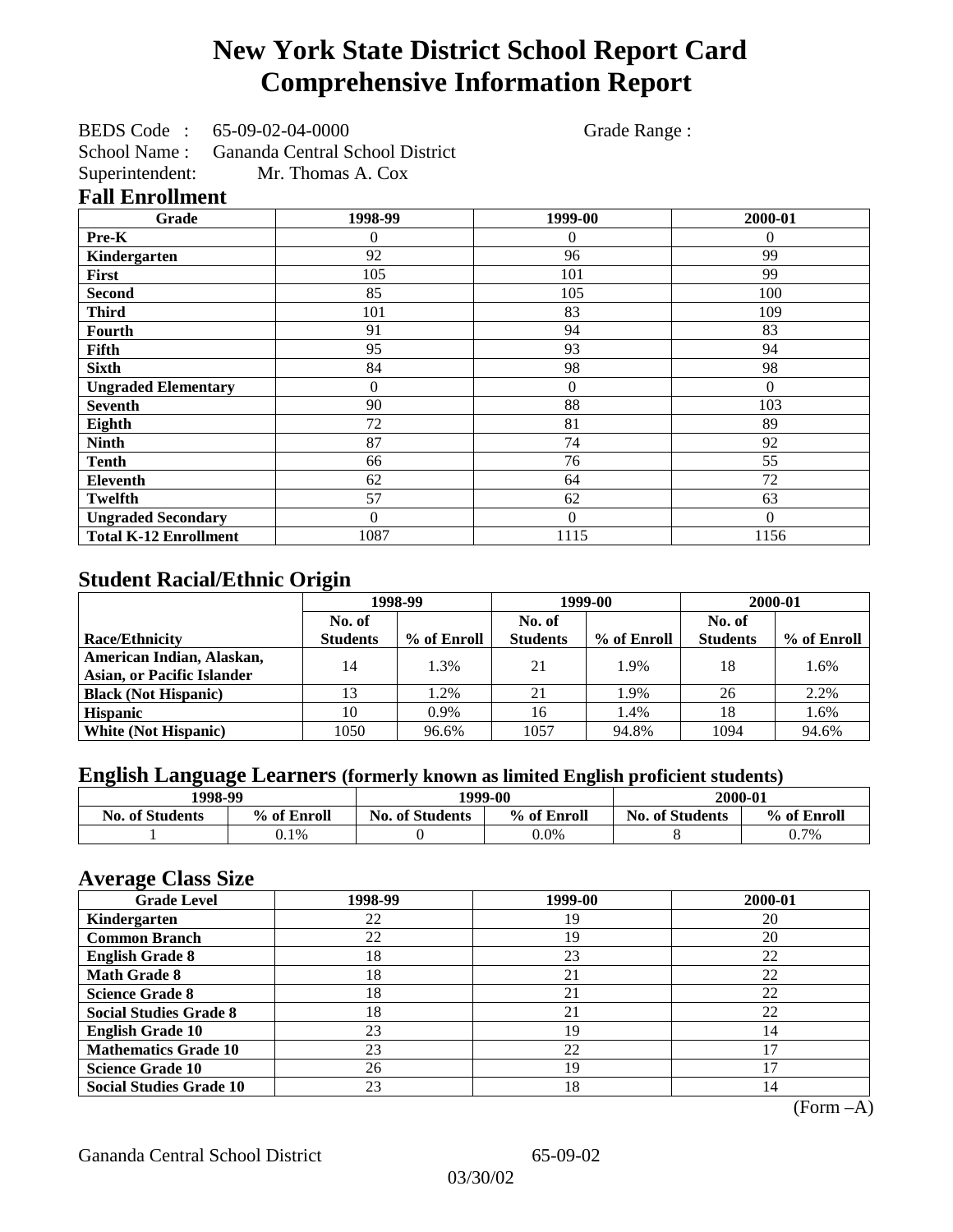## **District Need to Resource Capacity Category**

| <b>N/RC Category</b> | <b>Description</b>                                                  |
|----------------------|---------------------------------------------------------------------|
|                      | This is a school district with average student needs in relation to |
|                      | district resource capacity.                                         |

### **Similar School Group and Description**

| <b>Similar School Group</b> | <b>Description</b> |
|-----------------------------|--------------------|
| <b>NA</b>                   | <b>NA</b>          |
|                             |                    |

**All schools within the same N/RC category are divided into three similar groups defined by the percentage of students in the school who are eligible for the free lunch program and/or who are English Language Learners (formerly known as Limited English proficient).**

### **Attendance and Suspension**

|                               | 1997-98          |         |                 | 1998-99 | 1999-00         |         |
|-------------------------------|------------------|---------|-----------------|---------|-----------------|---------|
|                               | $%$ of<br>No. of |         | No. of          | $%$ of  | No. of          | $%$ of  |
|                               | <b>Students</b>  | Enroll. | <b>Students</b> | Enroll. | <b>Students</b> | Enroll. |
| <b>Annual Attendance Rate</b> |                  | 96.2%   |                 | 96.8%   |                 | 96.5%   |
| <b>Student Suspensions</b>    | 19               | $.7\%$  |                 | 2.9%    | 40              | 3.6%    |

### **Student Socioeconomic and Stability Indicators (Percent of Enrollment)**

|                          | 1998-99 | 1999-00   | 2000-01 |
|--------------------------|---------|-----------|---------|
| <b>Free Lunch</b>        | 5.3%    | 4.1%      | 4.6%    |
| <b>Reduced Lunch</b>     | 3.2%    | 1.4%      | 3.2%    |
| <b>Public Assistance</b> | N/A     | N/A       | N/A     |
| <b>Student Stability</b> | NA      | <b>NA</b> | NA      |

#### **Staff Counts**

| <b>Staff</b>                            | 2000-01 |
|-----------------------------------------|---------|
| <b>Total Teachers</b>                   | 95      |
| <b>Total Other Professional Staff</b>   | 13      |
| <b>Total Paraprofessionals</b>          | 30      |
| <b>Teaching out of Certification *</b>  |         |
| <b>Teachers with Temporary Licenses</b> |         |

\*Teaching out of certification more than on an incidental basis.

(Form –B)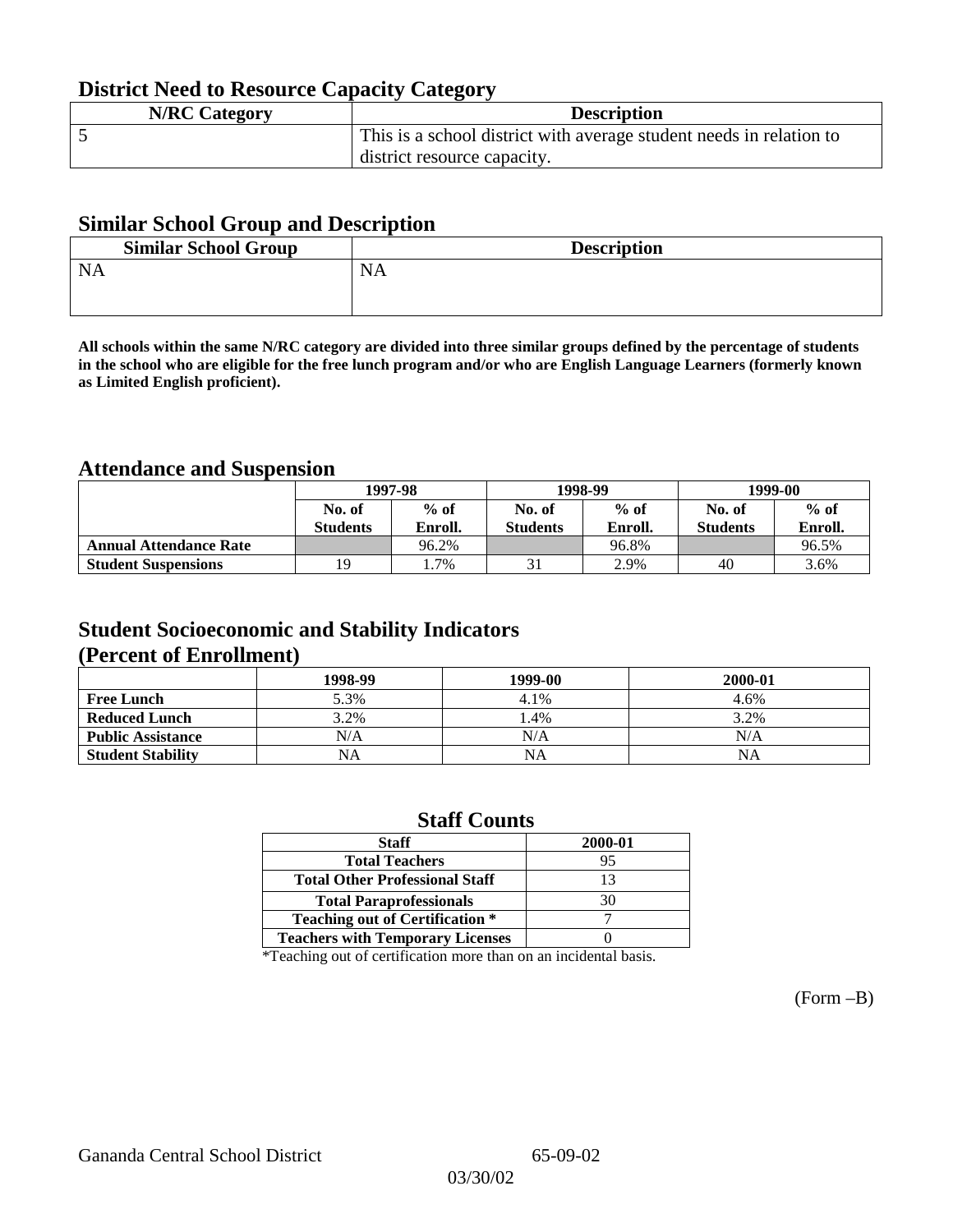## **High School Graduates and Dropouts**

|                           | 1998-99                           |                                                    | 1999-00            |                                   |                                                    |                                  | 2000-01                           |                                                    |
|---------------------------|-----------------------------------|----------------------------------------------------|--------------------|-----------------------------------|----------------------------------------------------|----------------------------------|-----------------------------------|----------------------------------------------------|
| <b>Total</b><br>Graduates | <b>Regents</b><br><b>Diplomas</b> | $\frac{0}{0}$<br><b>Regents</b><br><b>Diplomas</b> | Total<br>Graduates | <b>Regents</b><br><b>Diplomas</b> | $\frac{0}{0}$<br><b>Regents</b><br><b>Diplomas</b> | <b>Total</b><br><b>Graduates</b> | <b>Regents</b><br><b>Diplomas</b> | $\frac{0}{0}$<br><b>Regents</b><br><b>Diplomas</b> |
| 52                        | 32                                | 62%                                                | 58                 | 30                                | 52%                                                | 56                               | 35                                | 62%                                                |

## **High School Graduates\* Earning Regents Diplomas (All Students)**

## **Distribution of 2000-01 Graduates (All Students)**

|               | To 4-vear | To 2-year | <b>To Other Post-</b> |                        |                   |       |
|---------------|-----------|-----------|-----------------------|------------------------|-------------------|-------|
|               | College   | College   | Secondary             | <b>To the Military</b> | <b>Employment</b> | Other |
| <b>Number</b> | ^^<br>، ت | 10        |                       |                        |                   |       |
| Percent       | 48%       | 32%       | 2%                    | 4%                     | 11%               | 4%    |

#### **2000-01 High School Completers with Disabilities**

| Graduates* | <b>Regents</b><br><b>Diplomas</b> | <b>IEP Diplomas</b><br>or Certificates | <b>All 2000-01</b><br>completers |
|------------|-----------------------------------|----------------------------------------|----------------------------------|
| 'ai        | $\mathbf{b}$                      | $ {\bf c} $                            | $(a+c)$                          |
|            |                                   |                                        |                                  |

\* Local Diplomas (including local diplomas with Regents endorsements)

### **High School Noncompletion Rates**

| ັ                    | 1998-99         |         |                 | 1999-00 | 2000-01         |         |
|----------------------|-----------------|---------|-----------------|---------|-----------------|---------|
|                      | No. of          | $%$ of  | No. of          | $%$ of  | No. of          | $%$ of  |
|                      | <b>Students</b> | Enroll. | <b>Students</b> | Enroll. | <b>Students</b> | Enroll. |
| Dropped out          |                 | $0.0\%$ |                 | 0.4%    |                 | 0.4%    |
| Entered GED program* |                 | $0.0\%$ |                 | 2.9%    |                 | 3.9%    |

\* The number and percentage of students who entered an alternative program leading to a high school equivalency diploma during each school year.

 $(Form - C)$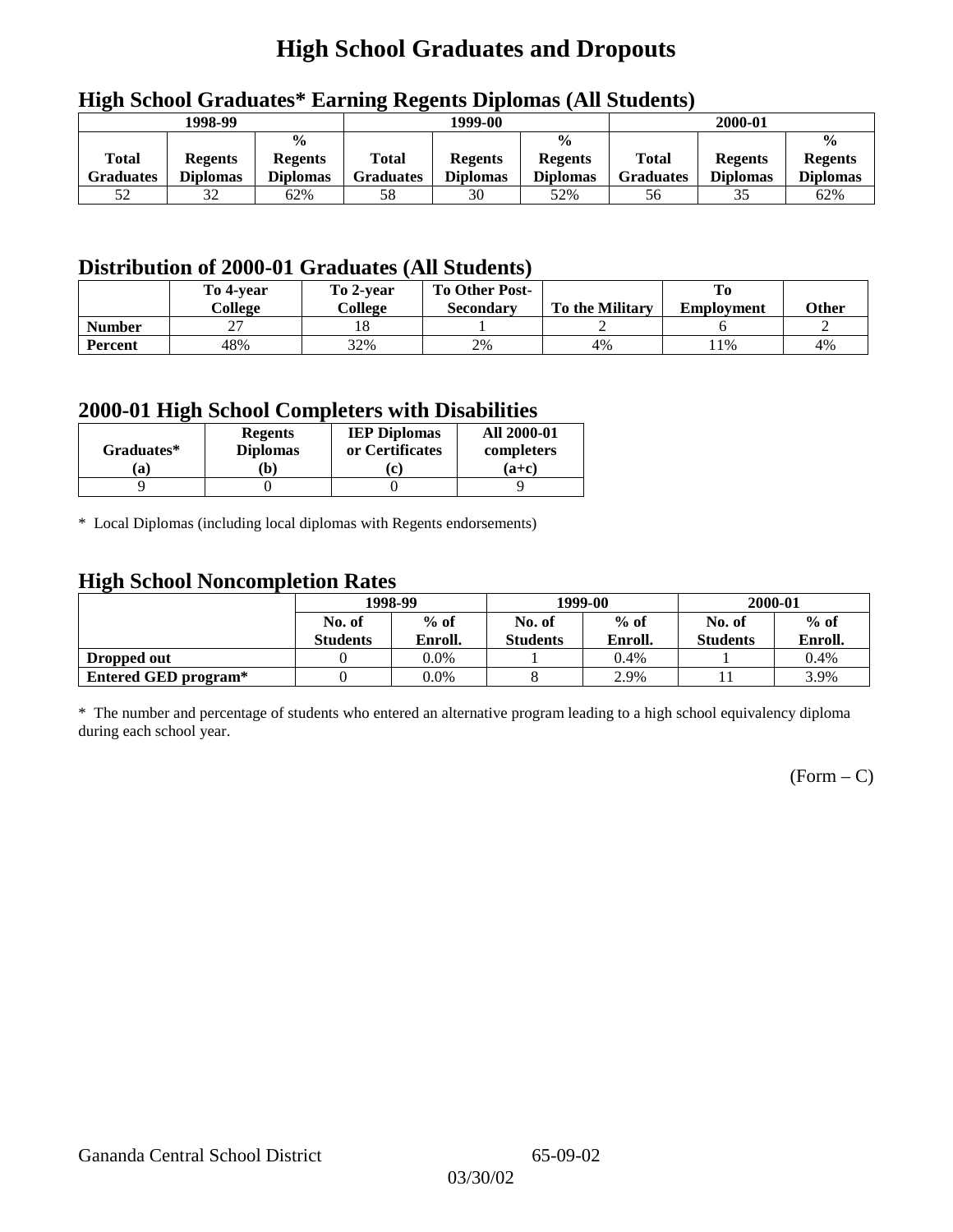## **Regents Competency Tests**

|                       |            | 1998-99   |            | 1999-00   | 2000-01           |           |  |
|-----------------------|------------|-----------|------------|-----------|-------------------|-----------|--|
| <b>Test</b>           | No. Tested | % Passing | No. Tested | % Passing | <b>No. Tested</b> | % Passing |  |
| <b>Math</b>           |            | 0%        |            | $0\%$     |                   | 0%        |  |
| <b>Science</b>        |            | 100%      |            | 0%        |                   | 0%        |  |
| <b>Reading</b>        |            | 0%        |            | 0%        |                   | 0%        |  |
| Writing               |            | 0%        |            | $0\%$     |                   | 0%        |  |
| <b>Global Studies</b> |            |           |            | $0\%$     |                   | 0%        |  |
| US Hist & Gov't.      |            |           |            | 0%        |                   | 0%        |  |

#### **General Education Students**

#### **Students with Disabilities**

|                       |            | 1998-99   |            | 1999-00   | 2000-01    |           |
|-----------------------|------------|-----------|------------|-----------|------------|-----------|
| <b>Test</b>           | No. Tested | % Passing | No. Tested | % Passing | No. Tested | % Passing |
| <b>Math</b>           |            | 56%       |            |           |            | 78%       |
| <b>Science</b>        |            | 64%       |            |           |            |           |
| <b>Reading</b>        |            | 0%        |            | 0%        |            | 0%        |
| Writing               |            | 0%        |            | 0%        |            | 0%        |
| <b>Global Studies</b> |            | 60%       |            | $0\%$     |            | 0%        |
| US Hist & Gov't.      |            |           | 10         | 70%       |            |           |

**School reports contain data for students with disabilities for the 1999-00 and 2000-01 school years only because of changes in data collection procedures; 1998-99 data do not appear. District reports contain data for all students with disabilities enrolled in the district for the 1998-99, 1999-00 and 2000-01 school years.**

(Form –E)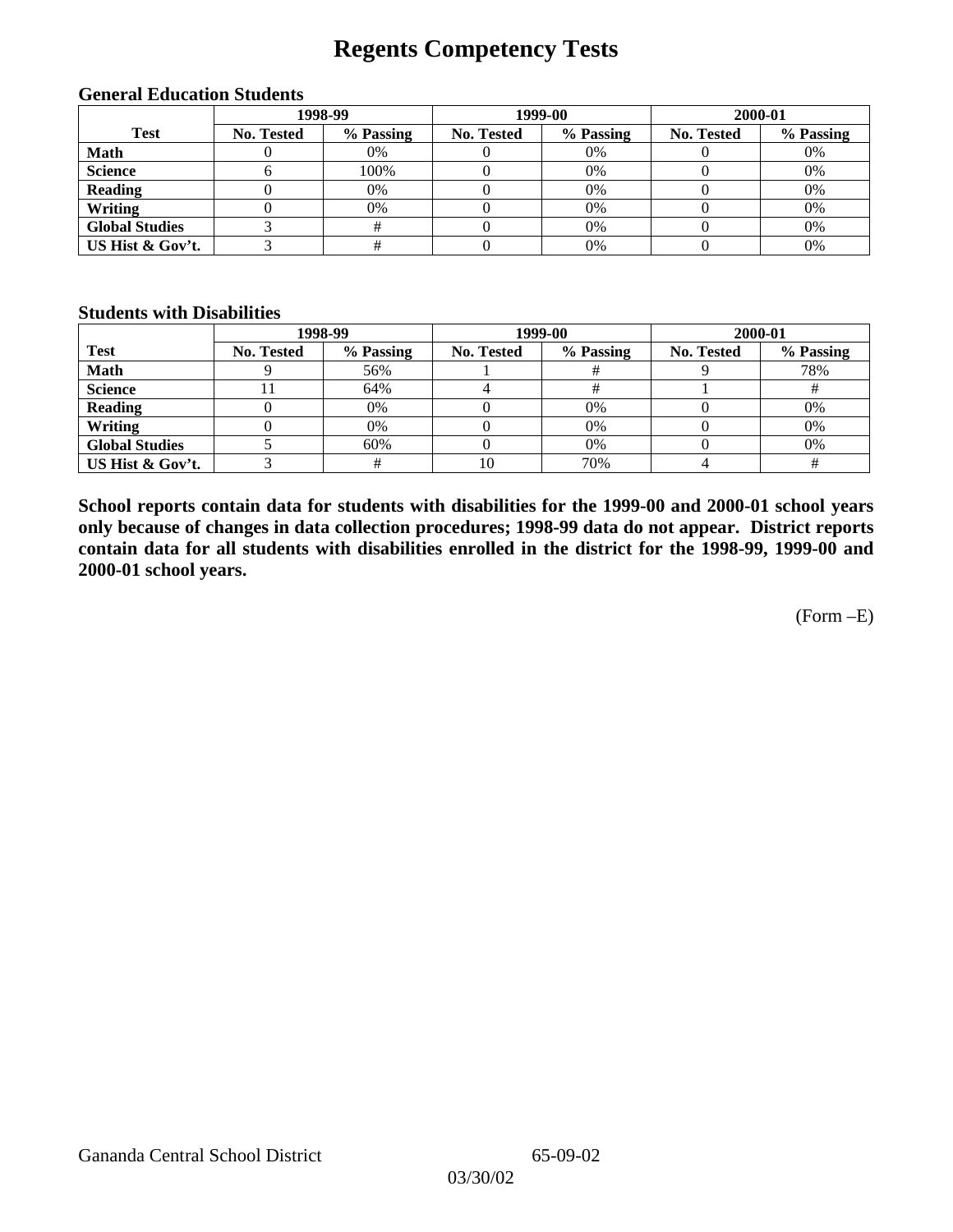|                                               | <b>All Students</b>                                         |                                                        |                 | <b>Students with Disabilities</b> |                |                          |  |  |
|-----------------------------------------------|-------------------------------------------------------------|--------------------------------------------------------|-----------------|-----------------------------------|----------------|--------------------------|--|--|
|                                               | 1999                                                        | 2000                                                   | 2001            | 1999                              | 2000           | 2001                     |  |  |
|                                               |                                                             | <b>Comprehensive English</b>                           |                 |                                   |                |                          |  |  |
| Number Tested                                 | 61                                                          | 67                                                     | 71              | 5                                 | 9              | 17                       |  |  |
| Number scoring $55 \overline{\text{to } 100}$ | 59                                                          | 67                                                     | $\overline{70}$ | $\overline{4}$                    | $\overline{9}$ | 16                       |  |  |
| Number scoring 65 to 100                      | 45                                                          | 61                                                     | 69              | $\mathbf{1}$                      | 6              | 15                       |  |  |
| Number scoring 85 to 100                      | 10                                                          | $\overline{4}$                                         | 11              | $\theta$                          | $\Omega$       | $\Omega$                 |  |  |
| Percentage of Tested Scoring 55-100           | 97%                                                         | 100%                                                   | 99%             | 80%                               | 100%           | 94%                      |  |  |
| Percentage of Tested Scoring 65-100           | 74%                                                         | 91%                                                    | 97%             | 20%                               | 67%            | 88%                      |  |  |
| Percentage of Tested Scoring 85-100           | 16%                                                         | 6%                                                     | 15%             | 0%                                | 0%             | 0%                       |  |  |
|                                               |                                                             | Math I                                                 |                 |                                   |                |                          |  |  |
| Number Tested                                 | 72                                                          | 26                                                     | $\sqrt{2}$      | 19                                | 12             | $\sqrt{2}$               |  |  |
| Number scoring 55 to 100                      | $\overline{58}$                                             | $\overline{24}$                                        | $\overline{\#}$ | $\overline{9}$                    | 11             | $\overline{+}$           |  |  |
| Number scoring 65 to 100                      | 44                                                          | 19                                                     | $\overline{\#}$ | 5                                 | 10             | $\#$                     |  |  |
| Number scoring 85 to 100                      | 19                                                          | 9                                                      | $\overline{\#}$ | $\mathbf{1}$                      | 3              | $\overline{\overline{}}$ |  |  |
| Percentage of Tested Scoring 55-100           | 81%                                                         | 92%                                                    | #               | 47%                               | 92%            | $\overline{\#}$          |  |  |
| Percentage of Tested Scoring 65-100           | 61%                                                         | 73%                                                    | $\frac{1}{2}$   | 26%                               | 83%            | #                        |  |  |
| Percentage of Tested Scoring 85-100           | 26%                                                         | 35%                                                    | $\#$            | 5%                                | 25%            | $\overline{+}$           |  |  |
|                                               |                                                             | Math A                                                 |                 |                                   |                |                          |  |  |
| Number Tested                                 | $\boldsymbol{0}$                                            | 82                                                     | 86              | $\boldsymbol{0}$                  | 13             | 17                       |  |  |
| Number scoring $5\overline{5}$ to $100$       | $\mathbf{0}$                                                | 66                                                     | 62              | $\overline{0}$                    | 6              | $\overline{7}$           |  |  |
| Number scoring 65 to 100                      | $\mathbf{0}$                                                | 47                                                     | 49              | $\mathbf{0}$                      | $\mathbf{0}$   | $\overline{4}$           |  |  |
| Number scoring 85 to 100                      | $\overline{0}$                                              | 20                                                     | 21              | $\overline{0}$                    | $\mathbf{0}$   | $\mathbf{0}$             |  |  |
| Percentage of Tested Scoring 55-100           | 0%                                                          | 80%                                                    | 72%             | 0%                                | 46%            | 41%                      |  |  |
| Percentage of Tested Scoring 65-100           | 0%                                                          | 57%                                                    | 57%             | 0%                                | 0%             | 24%                      |  |  |
| Percentage of Tested Scoring 85-100           | 0%                                                          | 24%                                                    | 24%             | 0%                                | 0%             | 0%                       |  |  |
|                                               |                                                             | <b>Global Studies (last administered January 2000)</b> |                 |                                   |                |                          |  |  |
| Number Tested                                 | 68                                                          | 75                                                     |                 | 10                                | 18             |                          |  |  |
| Number scoring 55 to 100                      | 58                                                          | $\overline{73}$                                        |                 | 5                                 | 16             |                          |  |  |
| Number scoring 65 to 100                      | $\overline{52}$                                             | 63                                                     |                 | 3                                 | $\overline{9}$ |                          |  |  |
| Number scoring 85 to 100                      | 18                                                          | 16                                                     |                 | $\overline{0}$                    | 1              |                          |  |  |
| Percentage of Tested Scoring 55-100           | 85%                                                         | 97%                                                    |                 | 50%                               | 89%            |                          |  |  |
| Percentage of Tested Scoring 65-100           | 76%                                                         | 84%                                                    |                 | 30%                               | 50%            |                          |  |  |
| Percentage of Tested Scoring 85-100           | 26%                                                         | 21%                                                    |                 | 0%                                | 6%             |                          |  |  |
|                                               | Global History and Geography (first administered June 2000) |                                                        |                 |                                   |                |                          |  |  |
| Number Tested                                 |                                                             | $\theta$                                               | 50              |                                   | $\mathbf{0}$   | $\tau$                   |  |  |
| Number scoring 55 to 100                      |                                                             | $\boldsymbol{0}$                                       | 48              |                                   | $\mathbf{0}$   | 6                        |  |  |
| Number scoring 65 to 100                      |                                                             | $\overline{0}$                                         | 47              |                                   | $\overline{0}$ | $\overline{5}$           |  |  |
| Number scoring 85 to 100                      |                                                             | $\overline{0}$                                         | $\overline{24}$ |                                   | $\overline{0}$ | $\theta$                 |  |  |
| Percentage of Tested Scoring 55-100           |                                                             | 0%                                                     | 96%             |                                   | 0%             | 86%                      |  |  |
| Percentage of Tested Scoring 65-100           |                                                             | 0%                                                     | 94%             |                                   | $0\%$          | 71%                      |  |  |
| Percentage of Tested Scoring 85-100           |                                                             | 0%                                                     | 48%             |                                   | 0%             | 0%                       |  |  |

 $(Form - G)$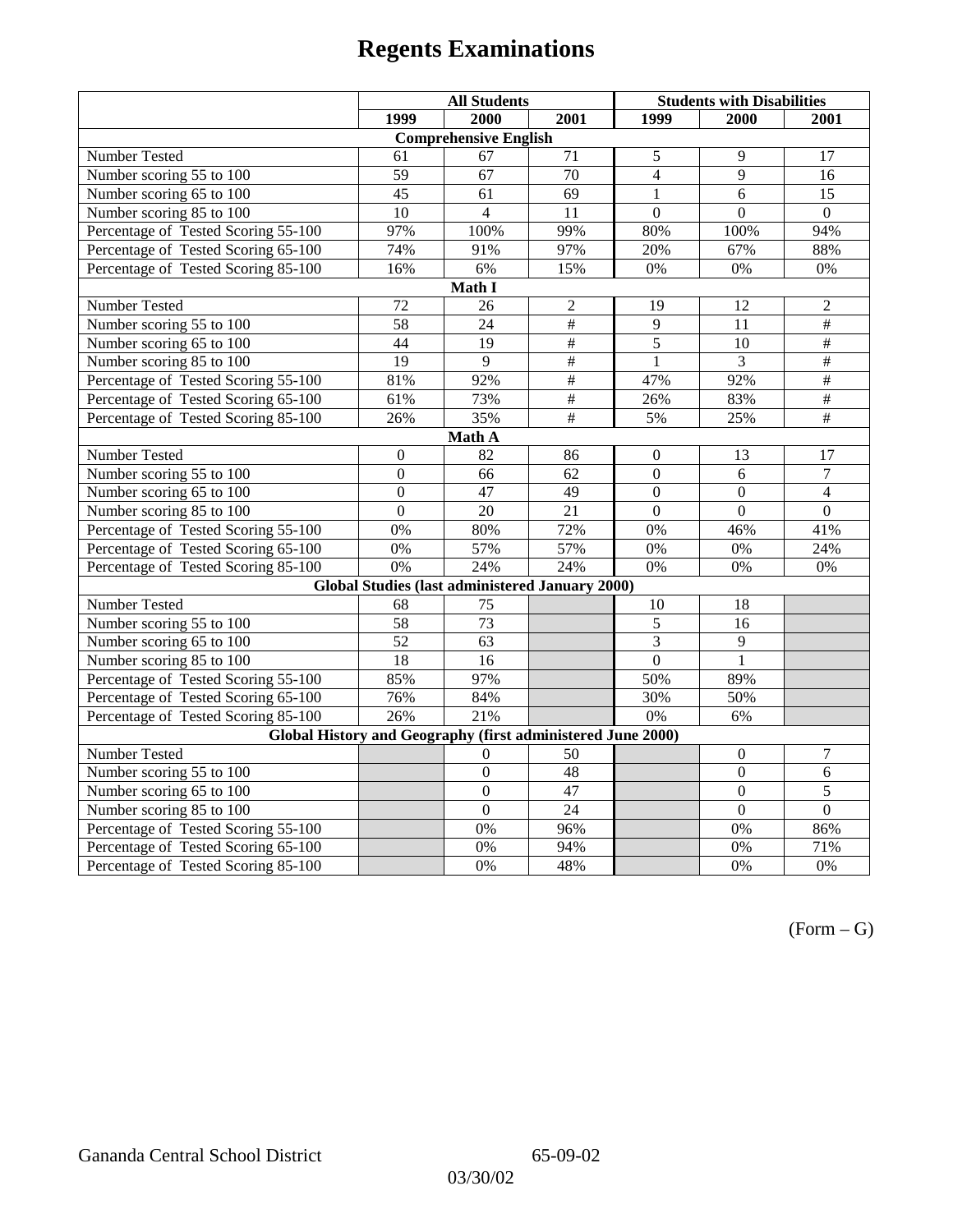|                                                              | <b>All Students</b> |                                                            |      | <b>Students with Disabilities</b> |                |      |
|--------------------------------------------------------------|---------------------|------------------------------------------------------------|------|-----------------------------------|----------------|------|
|                                                              | 1999                | 2000                                                       | 2001 | 1999                              | 2000           | 2001 |
| U.S. History and Government (last administered January 2001) |                     |                                                            |      |                                   |                |      |
| Number Tested                                                | 60                  | 63                                                         | 4    | 4                                 | 9              | 4    |
| Number scoring 55 to 100                                     | 57                  | 52                                                         | #    | #                                 | 2              | #    |
| Number scoring 65 to 100                                     | 48                  | 40                                                         | $\#$ | $\#$                              | $\overline{2}$ | #    |
| Number scoring 85 to 100                                     | 13                  | 14                                                         | $\#$ | $\#$                              | $\Omega$       | #    |
| Percentage of Tested Scoring 55-100                          | 95%                 | 83%                                                        | #    | #                                 | 22%            | #    |
| Percentage of Tested Scoring 65-100                          | 80%                 | 63%                                                        | #    | #                                 | 22%            | #    |
| Percentage of Tested Scoring 85-100                          | 22%                 | 22%                                                        | #    | #                                 | 0%             | #    |
|                                                              |                     | U.S. History and Government (first administered June 2001) |      |                                   |                |      |
| Number Tested                                                |                     |                                                            | 68   |                                   |                | 15   |
| Number scoring 55 to 100                                     |                     |                                                            | 67   |                                   |                | 14   |
| Number scoring 65 to 100                                     |                     |                                                            | 62   |                                   |                | 11   |
| Number scoring 85 to 100                                     |                     |                                                            | 23   |                                   |                |      |
| Percentage of Tested Scoring 55-100                          |                     |                                                            | 99%  |                                   |                | 93%  |
| Percentage of Tested Scoring 65-100                          |                     |                                                            | 91%  |                                   |                | 73%  |
| Percentage of Tested Scoring 85-100                          |                     |                                                            | 34%  |                                   |                | 7%   |

(Form – H)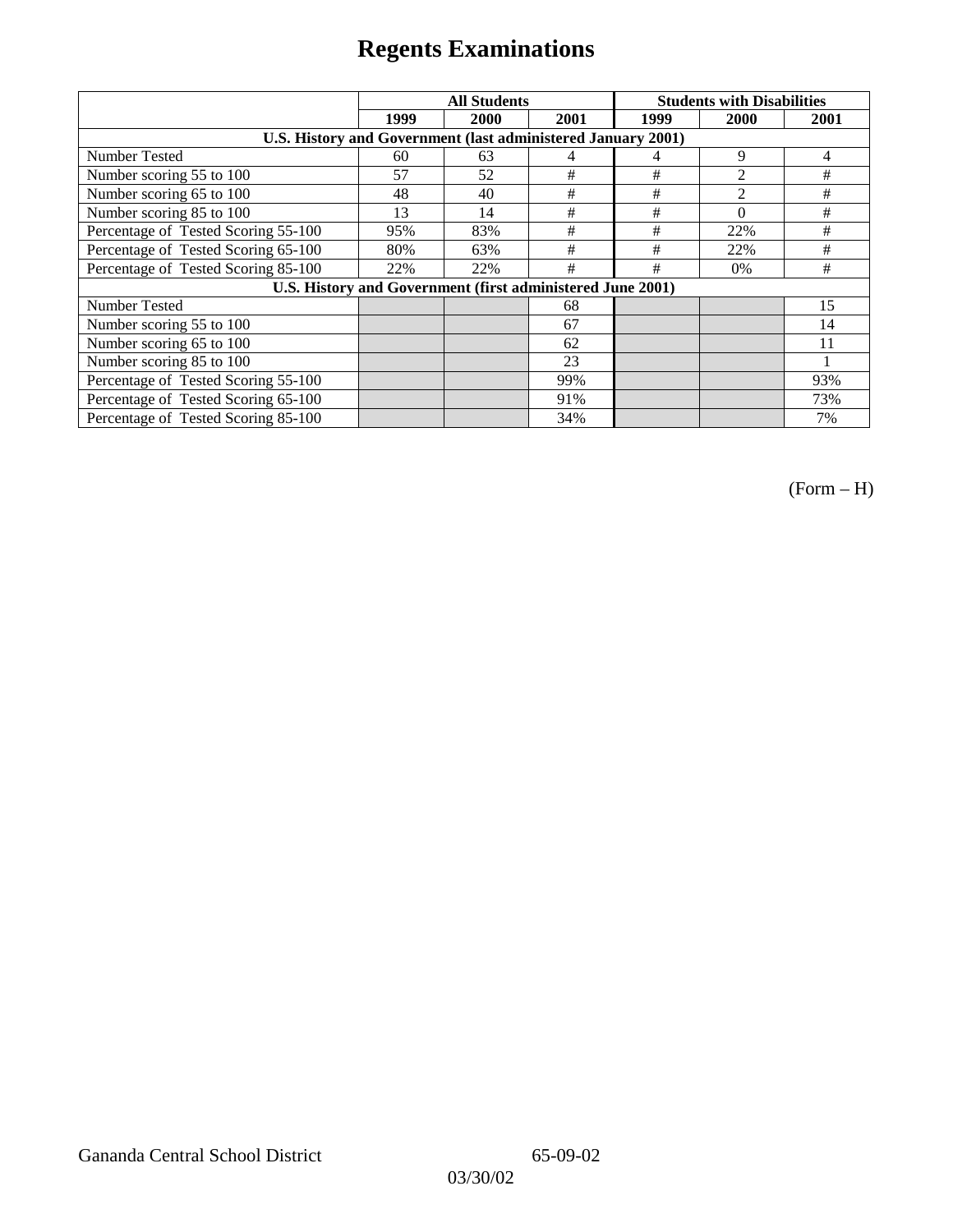## **Average Grade Enrollment**

#### **All Students**

| Year | Grade 9<br><b>Enrollment</b><br>(June) | Grade 10<br><b>Enrollment</b><br>(June) | Grade 11<br><b>Enrollment</b><br>(June) | Grade 12<br><b>Enrollment</b><br>(June) | $AGE^*$ |
|------|----------------------------------------|-----------------------------------------|-----------------------------------------|-----------------------------------------|---------|
| 1999 | 84                                     | 67                                      | 63                                      | 53                                      | 67      |
| 2000 | 72                                     | 73                                      | 62                                      | 60                                      | 67      |
| 2001 | 91                                     | 50                                      | 72                                      | -61                                     | 69      |

\* In schools with no grade 9 - 12 enrollment, AGE is the grade 8 enrollment

#### **Students with Disabilities**

| Year | Grade 9<br><b>Enrollment</b><br>(June) | Grade 10<br><b>Enrollment</b><br>(June) | Grade 11<br><b>Enrollment</b><br>(June) | Grade 12<br><b>Enrollment</b><br>(June) | $AGE*$ |
|------|----------------------------------------|-----------------------------------------|-----------------------------------------|-----------------------------------------|--------|
| 1999 | 22                                     |                                         |                                         |                                         |        |
| 2000 | 14                                     | 19                                      |                                         |                                         | п      |
| 2001 |                                        |                                         | 18                                      |                                         | 12     |

\* In schools with no grade 9 - 12 enrollment, AGE is the grade 8 enrollment

(Form – I)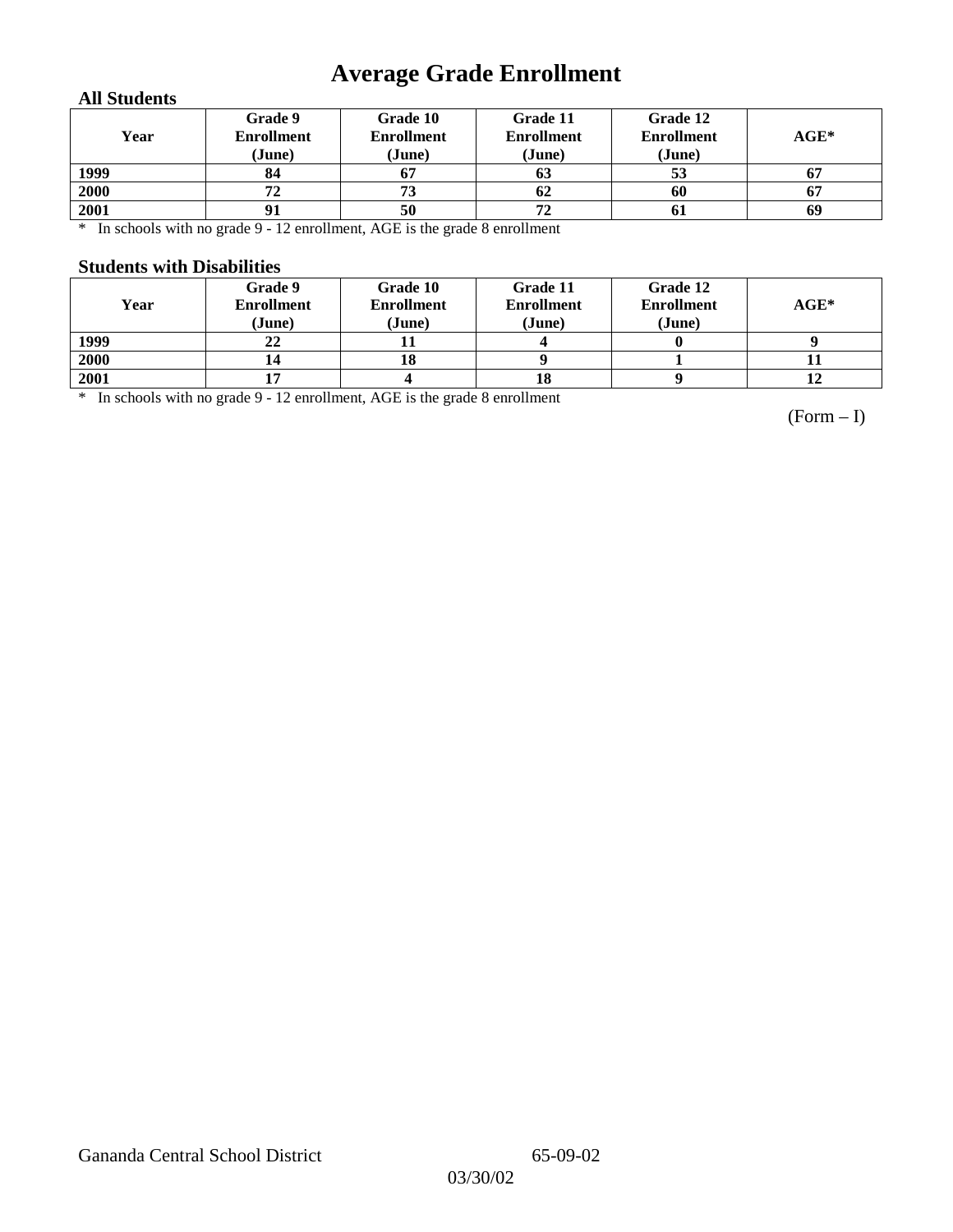|                                       | <b>All Students</b> |                              |                  | <b>Students with Disabilities</b> |                  |                  |
|---------------------------------------|---------------------|------------------------------|------------------|-----------------------------------|------------------|------------------|
|                                       | 1999                | 2000                         | 2001             | 1999                              | 2000             | 2001             |
| <b>Average Grade Enrollment (AGE)</b> | 67                  | 67                           | 69               | 9                                 | 11               | 12               |
|                                       |                     | <b>Comprehensive French</b>  |                  |                                   |                  |                  |
| <b>Number Tested</b>                  | 23                  | 17                           | 17               | $\theta$                          | 1                | 1                |
| Number scoring 55 to 100              | $\overline{23}$     | 14                           | $\overline{17}$  | $\overline{0}$                    | $\#$             | $\#$             |
| Number scoring 65 to 100              | 21                  | 14                           | 17               | $\mathbf{0}$                      | $\#$             | $\#$             |
| Number scoring 85 to 100              | 11                  | $\overline{3}$               | 8                | $\overline{0}$                    | #                | #                |
| Percentage of AGE Tested              | 34%                 | 25%                          | 25%              | 0%                                | $\#$             | $\overline{+}$   |
| Percentage of AGE Scoring 55-100      | 34%                 | 21%                          | 25%              | 0%                                | $\#$             | $\#$             |
| Percentage of AGE Scoring 65-100      | 31%                 | 21%                          | 25%              | 0%                                | #                | $\#$             |
| Percentage of AGE Scoring 85-100      | 16%                 | 4%                           | 12%              | $0\%$                             | $\frac{1}{2}$    | $\frac{1}{2}$    |
| Percentage of Tested Scoring 65-100   | 91%                 | 82%                          | 100%             | 0%                                | #                | $\overline{\#}$  |
|                                       |                     | <b>Comprehensive Italian</b> |                  |                                   |                  |                  |
| Number Tested                         | $\Omega$            | $\boldsymbol{0}$             | $\boldsymbol{0}$ | $\boldsymbol{0}$                  | $\Omega$         | $\Omega$         |
| Number scoring 55 to 100              | $\boldsymbol{0}$    | $\boldsymbol{0}$             | $\boldsymbol{0}$ | $\boldsymbol{0}$                  | $\boldsymbol{0}$ | $\boldsymbol{0}$ |
| Number scoring 65 to 100              | $\mathbf{0}$        | $\mathbf{0}$                 | $\overline{0}$   | $\overline{0}$                    | $\overline{0}$   | $\mathbf{0}$     |
| Number scoring 85 to 100              | $\overline{0}$      | $\overline{0}$               | $\overline{0}$   | $\overline{0}$                    | $\overline{0}$   | $\overline{0}$   |
| Percentage of AGE Tested              | 0%                  | 0%                           | 0%               | 0%                                | 0%               | 0%               |
| Percentage of AGE Scoring 55-100      | 0%                  | 0%                           | 0%               | 0%                                | 0%               | 0%               |
| Percentage of AGE Scoring 65-100      | 0%                  | 0%                           | 0%               | 0%                                | 0%               | 0%               |
| Percentage of AGE Scoring 85-100      | 0%                  | 0%                           | 0%               | 0%                                | 0%               | 0%               |
| Percentage of Tested Scoring 65-100   | 0%                  | 0%                           | 0%               | 0%                                | 0%               | 0%               |
|                                       |                     | <b>Comprehensive German</b>  |                  |                                   |                  |                  |
| Number Tested                         | $\boldsymbol{0}$    | $\mathbf{0}$                 | $\boldsymbol{0}$ | $\mathbf{0}$                      | $\boldsymbol{0}$ | $\mathbf{0}$     |
| Number scoring 55 to 100              | $\mathbf{0}$        | $\overline{0}$               | $\overline{0}$   | $\boldsymbol{0}$                  | $\boldsymbol{0}$ | $\theta$         |
| Number scoring 65 to 100              | $\overline{0}$      | $\overline{0}$               | $\overline{0}$   | $\overline{0}$                    | $\Omega$         | $\overline{0}$   |
| Number scoring 85 to 100              | $\overline{0}$      | $\overline{0}$               | $\overline{0}$   | $\overline{0}$                    | $\overline{0}$   | $\mathbf{0}$     |
| Percentage of AGE Tested              | 0%                  | 0%                           | 0%               | 0%                                | 0%               | 0%               |
| Percentage of AGE Scoring 55-100      | 0%                  | 0%                           | 0%               | 0%                                | 0%               | 0%               |
| Percentage of AGE Scoring 65-100      | 0%                  | 0%                           | 0%               | 0%                                | 0%               | 0%               |
| Percentage of AGE Scoring 85-100      | 0%                  | 0%                           | 0%               | 0%                                | 0%               | 0%               |
| Percentage of Tested Scoring 65-100   | 0%                  | 0%                           | 0%               | 0%                                | 0%               | 0%               |
|                                       |                     | <b>Comprehensive Hebrew</b>  |                  |                                   |                  |                  |
| Number Tested                         | $\boldsymbol{0}$    | $\Omega$                     | $\boldsymbol{0}$ | $\boldsymbol{0}$                  | $\boldsymbol{0}$ | $\boldsymbol{0}$ |
| Number scoring 55 to 100              | $\overline{0}$      | $\overline{0}$               | $\overline{0}$   | $\overline{0}$                    | $\overline{0}$   | $\overline{0}$   |
| Number scoring 65 to 100              | $\mathbf{0}$        | $\boldsymbol{0}$             | $\mathbf{0}$     | $\boldsymbol{0}$                  | $\boldsymbol{0}$ | $\boldsymbol{0}$ |
| Number scoring 85 to 100              | $\overline{0}$      | $\overline{0}$               | $\overline{0}$   | $\overline{0}$                    | $\overline{0}$   | $\overline{0}$   |
| Percentage of AGE Tested              | 0%                  | 0%                           | 0%               | 0%                                | 0%               | 0%               |
| Percentage of AGE Scoring 55-100      | 0%                  | 0%                           | 0%               | 0%                                | 0%               | 0%               |
| Percentage of AGE Scoring 65-100      | 0%                  | 0%                           | 0%               | 0%                                | 0%               | 0%               |
| Percentage of AGE Scoring 85-100      | 0%                  | 0%                           | $0\%$            | 0%                                | 0%               | 0%               |
| Percentage of Tested Scoring 65-100   | 0%                  | 0%                           | 0%               | 0%                                | 0%               | 0%               |

(Form –J)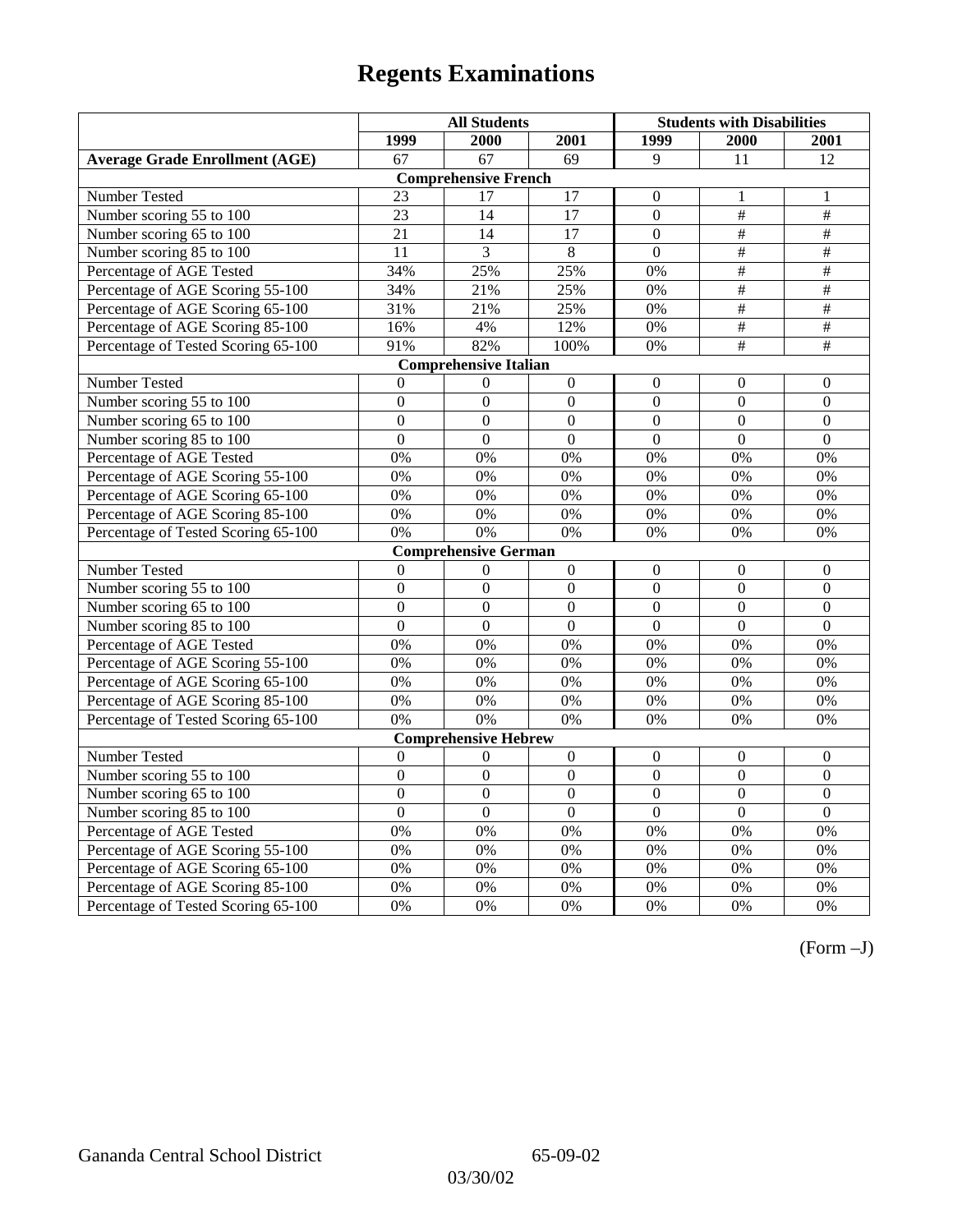|                                       |                | <b>All Students</b>        |                  | <b>Students with Disabilities</b> |                |          |  |  |
|---------------------------------------|----------------|----------------------------|------------------|-----------------------------------|----------------|----------|--|--|
|                                       | 1999           | 2000                       | 2001             | 1999                              | 2000           | 2001     |  |  |
| <b>Average Grade Enrollment (AGE)</b> | 67             | 67                         | 69               | 9                                 | 11             | 12       |  |  |
| <b>Comprehensive Spanish</b>          |                |                            |                  |                                   |                |          |  |  |
| <b>Number Tested</b>                  | 14             | 28                         | 24               | $\overline{0}$                    | $\overline{0}$ | 3        |  |  |
| Number scoring 55 to 100              | 13             | 27                         | 24               | $\theta$                          | $\theta$       | #        |  |  |
| Number scoring 65 to 100              | 12             | 26                         | 24               | $\overline{0}$                    | $\overline{0}$ | $\#$     |  |  |
| Number scoring 85 to 100              | 4              | 21                         | 15               | $\theta$                          | $\theta$       | $\#$     |  |  |
| Percentage of AGE Tested              | 21%            | 42%                        | 35%              | 0%                                | 0%             | #        |  |  |
| Percentage of AGE Scoring 55-100      | 19%            | 40%                        | 35%              | 0%                                | 0%             | $\#$     |  |  |
| Percentage of AGE Scoring 65-100      | 18%            | 39%                        | 35%              | 0%                                | 0%             | #        |  |  |
| Percentage of AGE Scoring 85-100      | 6%             | 31%                        | 22%              | 0%                                | 0%             | #        |  |  |
| Percentage of Tested Scoring 65-100   | 86%            | 93%                        | 100%             | 0%                                | 0%             | #        |  |  |
|                                       |                | <b>Comprehensive Latin</b> |                  |                                   |                |          |  |  |
| Number Tested                         | $\overline{0}$ | 0                          | $\theta$         | $\overline{0}$                    | $\overline{0}$ | $\theta$ |  |  |
| Number scoring 55 to 100              | $\mathbf{0}$   | $\theta$                   | $\boldsymbol{0}$ | $\overline{0}$                    | $\theta$       | $\Omega$ |  |  |
| Number scoring 65 to 100              | $\mathbf{0}$   | $\theta$                   | $\theta$         | $\theta$                          | $\theta$       | $\Omega$ |  |  |
| Number scoring 85 to 100              | $\theta$       | $\theta$                   | $\theta$         | $\theta$                          | $\Omega$       | $\Omega$ |  |  |
| Percentage of AGE Tested              | 0%             | 0%                         | 0%               | 0%                                | 0%             | 0%       |  |  |
| Percentage of AGE Scoring 55-100      | 0%             | 0%                         | 0%               | 0%                                | 0%             | 0%       |  |  |
| Percentage of AGE Scoring 65-100      | 0%             | 0%                         | 0%               | 0%                                | 0%             | 0%       |  |  |
| Percentage of AGE Scoring 85-100      | 0%             | 0%                         | 0%               | $0\%$                             | 0%             | $0\%$    |  |  |
| Percentage of Tested Scoring 65-100   | 0%             | 0%                         | 0%               | 0%                                | 0%             | 0%       |  |  |

(Form – K)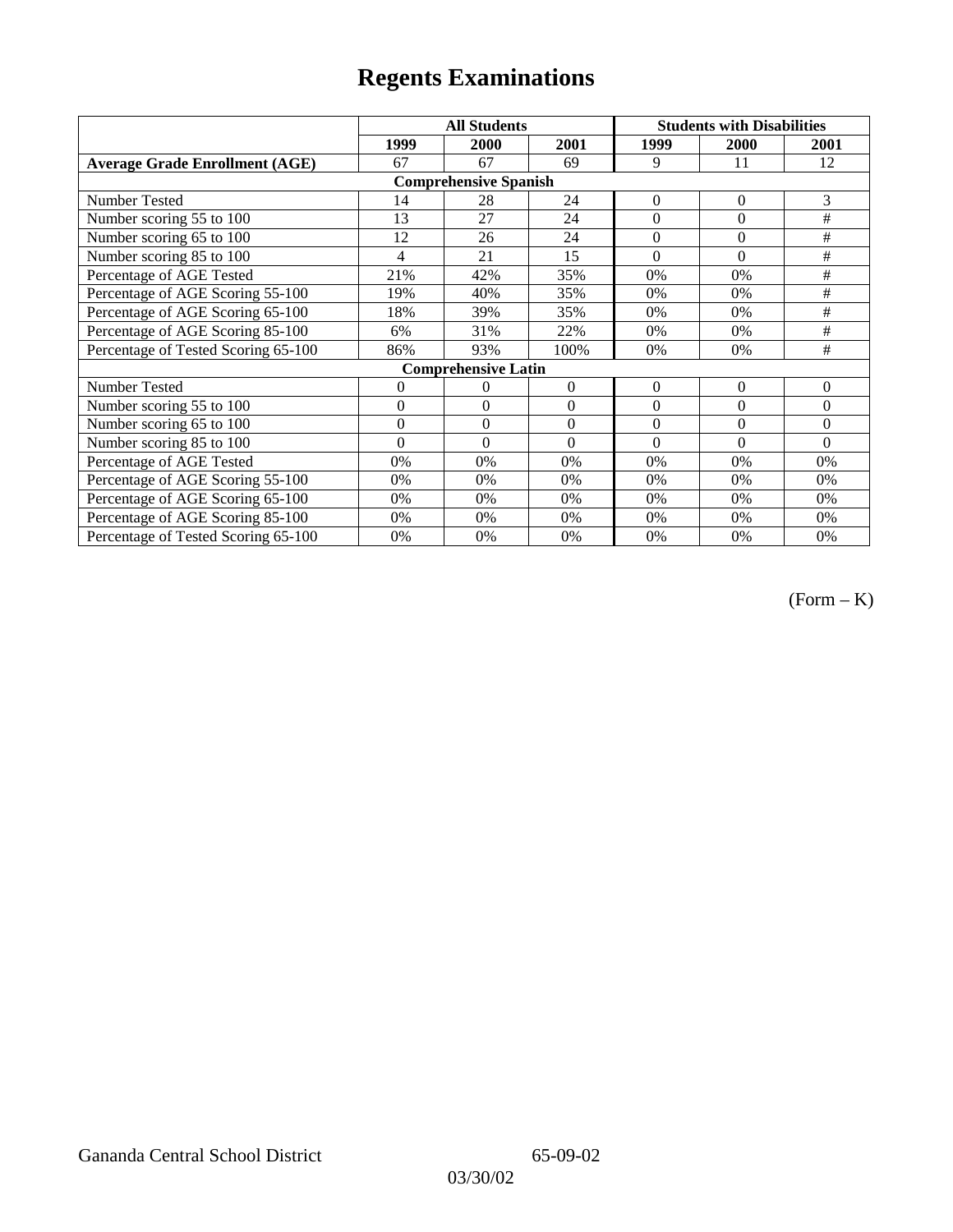|                                       | <b>All Students</b> |                                       |                | <b>Students with Disabilities</b> |                          |                 |  |  |
|---------------------------------------|---------------------|---------------------------------------|----------------|-----------------------------------|--------------------------|-----------------|--|--|
|                                       | 1999                | 2000                                  | 2001           | 1999                              | 2000                     | 2001            |  |  |
| <b>Average Grade Enrollment (AGE)</b> | 67                  | 67                                    | 69             | 9                                 | 11                       | 12              |  |  |
|                                       |                     | Math II                               |                |                                   |                          |                 |  |  |
| Number Tested                         | 70                  | 78                                    | $\,8\,$        | 6                                 | 15                       | $\overline{4}$  |  |  |
| Number scoring 55 to 100              | 49                  | 57                                    | $\overline{3}$ | $\overline{2}$                    | 6                        | $\#$            |  |  |
| Number scoring 65 to 100              | 40                  | 46                                    | $\overline{c}$ | $\overline{2}$                    | 4                        | $\#$            |  |  |
| Number scoring 85 to 100              | 21                  | 16                                    | $\overline{0}$ | $\overline{2}$                    | 1                        | $\overline{\#}$ |  |  |
| Percentage of AGE Tested              | 104%                | 116%                                  | 12%            | 67%                               | 136%                     | $\#$            |  |  |
| Percentage of AGE Scoring 55-100      | 73%                 | 85%                                   | 4%             | 22%                               | 55%                      | $\overline{\#}$ |  |  |
| Percentage of AGE Scoring 65-100      | 60%                 | 69%                                   | 3%             | 22%                               | 36%                      | $\#$            |  |  |
| Percentage of AGE Scoring 85-100      | 31%                 | 24%                                   | 0%             | 22%                               | 9%                       | #               |  |  |
| Percentage of Tested Scoring 65-100   | 57%                 | 59%                                   | 25%            | 33%                               | 27%                      | $\#$            |  |  |
| <b>Math III</b>                       |                     |                                       |                |                                   |                          |                 |  |  |
| Number Tested                         | 52                  | 46                                    | 50             | 1                                 | $\overline{2}$           | 6               |  |  |
| Number scoring 55 to 100              | $\overline{38}$     | $\overline{39}$                       | 47             | $\overline{\#}$                   | #                        | $\overline{4}$  |  |  |
| Number scoring 65 to 100              | 31                  | 31                                    | 46             | $\#$                              | $\#$                     | 4               |  |  |
| Number scoring 85 to 100              | 14                  | 10                                    | 17             | $\overline{\#}$                   | #                        | $\mathbf{1}$    |  |  |
| Percentage of AGE Tested              | 78%                 | 69%                                   | 72%            | $\#$                              | $\#$                     | 50%             |  |  |
| Percentage of AGE Scoring 55-100      | 57%                 | 58%                                   | 68%            | $\overline{\#}$                   | $\overline{+}$           | 33%             |  |  |
| Percentage of AGE Scoring 65-100      | 46%                 | 46%                                   | 67%            | $\frac{1}{2}$                     | $\overline{\#}$          | 33%             |  |  |
| Percentage of AGE Scoring 85-100      | 21%                 | 15%                                   | 25%            | $\overline{\#}$                   | $\overline{\overline{}}$ | 8%              |  |  |
| Percentage of Tested Scoring 65-100   | 60%                 | 67%                                   | 92%            | $\overline{+}$                    | #                        | 67%             |  |  |
|                                       |                     | Math B (first administered June 2001) |                |                                   |                          |                 |  |  |
| Number Tested                         |                     |                                       | $\theta$       |                                   |                          | $\mathbf{0}$    |  |  |
| Number scoring 55 to 100              |                     |                                       | $\overline{0}$ |                                   |                          | $\mathbf{0}$    |  |  |
| Number scoring 65 to 100              |                     |                                       | $\overline{0}$ |                                   |                          | $\mathbf{0}$    |  |  |
| Number scoring 85 to 100              |                     |                                       | $\theta$       |                                   |                          | $\mathbf{0}$    |  |  |
| Percentage of AGE Tested              |                     |                                       | 0%             |                                   |                          | 0%              |  |  |
| Percentage of AGE Scoring 55-100      |                     |                                       | 0%             |                                   |                          | 0%              |  |  |
| Percentage of AGE Scoring 65-100      |                     |                                       | 0%             |                                   |                          | 0%              |  |  |
| Percentage of AGE Scoring 85-100      |                     |                                       | 0%             |                                   |                          | 0%              |  |  |
| Percentage of Tested Scoring 65-100   |                     |                                       | 0%             |                                   |                          | 0%              |  |  |

 $(Form - L)$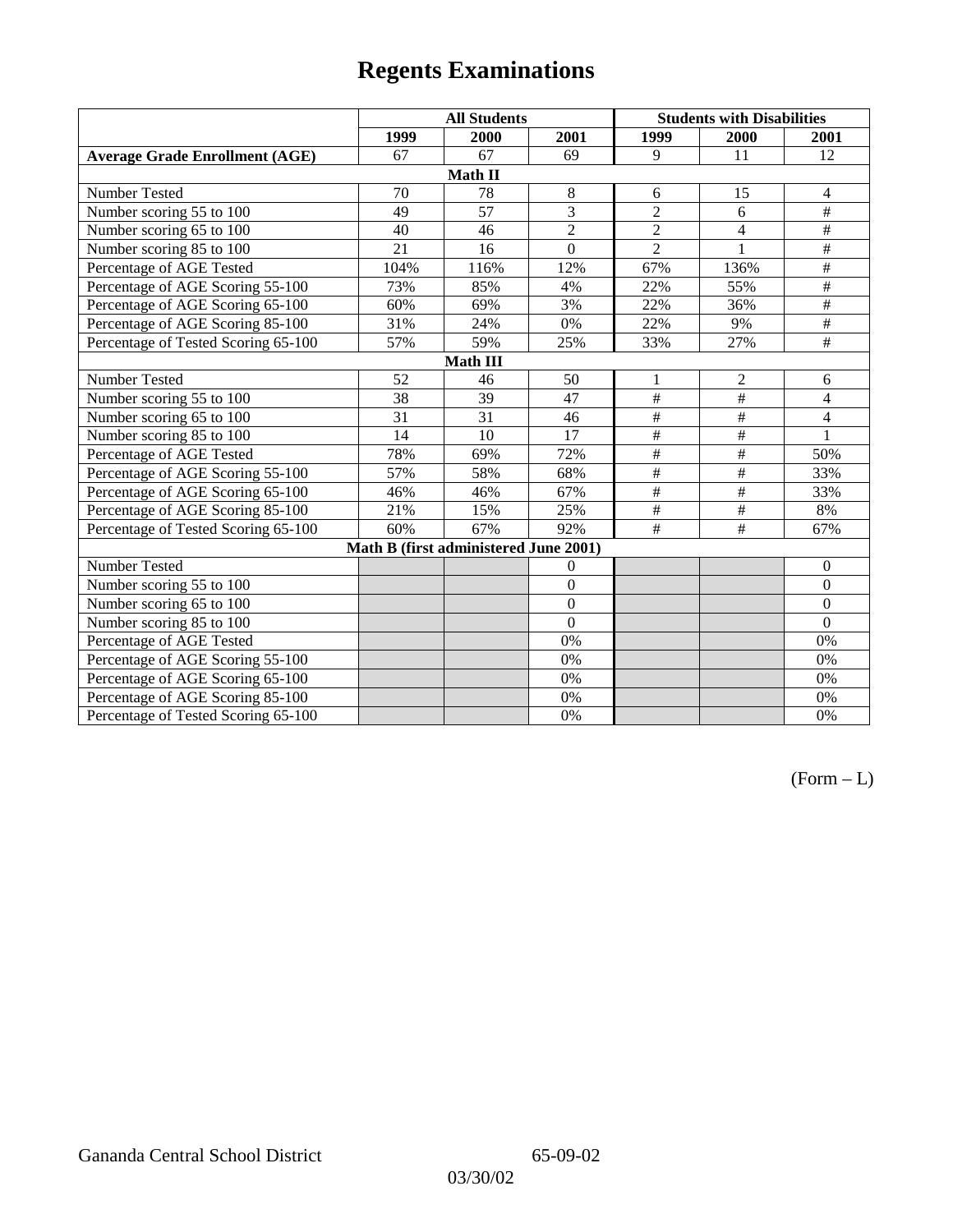|                                                                | <b>All Students</b> |                                                 |                         | <b>Students with Disabilities</b> |                 |                                                |
|----------------------------------------------------------------|---------------------|-------------------------------------------------|-------------------------|-----------------------------------|-----------------|------------------------------------------------|
|                                                                | 1999                | 2000                                            | 2001                    | 1999                              | <b>2000</b>     | 2001                                           |
| <b>Average Grade Enrollment (AGE)</b>                          | $\overline{67}$     | $\overline{67}$                                 | 69                      | $\mathbf{Q}$                      | 11              | 12                                             |
|                                                                |                     | Earth Science (last administered January 2001)  |                         |                                   |                 |                                                |
| Number Tested                                                  | $\Omega$            | $\Omega$                                        | $\Omega$                | $\mathbf{0}$                      | $\theta$        | $\theta$                                       |
| Number scoring 55 to 100                                       | $\boldsymbol{0}$    | $\mathbf{0}$                                    | $\boldsymbol{0}$        | $\overline{0}$                    | $\overline{0}$  | $\overline{0}$                                 |
| Number scoring 65 to 100                                       | $\overline{0}$      | $\overline{0}$                                  | $\overline{0}$          | $\overline{0}$                    | $\overline{0}$  | $\mathbf{0}$                                   |
| Number scoring 85 to 100                                       | $\overline{0}$      | $\overline{0}$                                  | $\overline{0}$          | $\overline{0}$                    | $\overline{0}$  | $\overline{0}$                                 |
| Percentage of AGE Tested                                       | 0%                  | 0%                                              | 0%                      | 0%                                | 0%              | 0%                                             |
| Percentage of AGE Scoring 55-100                               | 0%                  | 0%                                              | 0%                      | 0%                                | 0%              | 0%                                             |
| Percentage of AGE Scoring 65-100                               | 0%                  | 0%                                              | 0%                      | 0%                                | 0%              | 0%                                             |
| Percentage of AGE Scoring 85-100                               | 0%                  | 0%                                              | 0%                      | 0%                                | 0%              | 0%                                             |
| Percentage of Tested Scoring 65-100                            | 0%                  | 0%                                              | 0%                      | 0%                                | 0%              | 0%                                             |
| Physical Setting: Earth Science (first administered June 2001) |                     |                                                 |                         |                                   |                 |                                                |
| Number Tested                                                  |                     |                                                 | 24                      |                                   |                 | $\boldsymbol{0}$                               |
| Number scoring 55 to 100                                       |                     |                                                 | 24                      |                                   |                 | $\mathbf{0}$                                   |
| Number scoring 65 to 100                                       |                     |                                                 | 23                      |                                   |                 | $\overline{0}$                                 |
| Number scoring 85 to 100                                       |                     |                                                 | 10                      |                                   |                 | $\boldsymbol{0}$                               |
| Percentage of AGE Tested                                       |                     |                                                 | 35%                     |                                   |                 | 0%                                             |
| Percentage of AGE Scoring 55-100                               |                     |                                                 | 35%                     |                                   |                 | 0%                                             |
| Percentage of AGE Scoring 65-100                               |                     |                                                 | 33%                     |                                   |                 | 0%                                             |
| Percentage of AGE Scoring 85-100                               |                     |                                                 | 14%                     |                                   |                 | 0%                                             |
| Percentage of Tested Scoring 65-100                            |                     |                                                 | 96%                     |                                   |                 | 0%                                             |
|                                                                |                     | <b>Biology (last administered January 2001)</b> |                         |                                   |                 |                                                |
| Number Tested                                                  | 69                  | 69                                              | 1                       | 13                                | 15              | 1                                              |
| Number scoring 55 to 100                                       | 58                  | 67                                              | $\#$                    | 9                                 | 13              | $\#$                                           |
| Number scoring 65 to 100                                       | 49                  | 58                                              | $\overline{\#}$         | 5                                 | $\overline{9}$  | $\overline{\#}$                                |
| Number scoring 85 to 100                                       | 16                  | 11                                              | #                       | $\boldsymbol{0}$                  | $\mathbf{1}$    | $\overline{\#}$                                |
| Percentage of AGE Tested                                       | 103%                | 103%                                            | $\#$                    | 144%                              | 136%            | $\#$                                           |
| Percentage of AGE Scoring 55-100                               | 87%                 | 100%                                            | #                       | 100%                              | 118%            | $\overline{\ddot{}}$                           |
| Percentage of AGE Scoring 65-100                               | 73%                 | 87%                                             | $\#$                    | 56%                               | 82%             | $\#$                                           |
| Percentage of AGE Scoring 85-100                               | 24%                 | 16%                                             | $\overline{\ddot{\pi}}$ | $0\%$                             | 9%              | $\overline{\ddot{}}$                           |
| Percentage of Tested Scoring 65-100                            | 71%                 | 84%                                             | $\overline{\#}$         | 38%                               | 60%             | $\overline{\#}$                                |
|                                                                |                     | <b>Chemistry</b>                                |                         |                                   |                 |                                                |
| Number Tested                                                  | 47                  | 31                                              | 32                      | 1                                 | 1               | $\mathbf{2}$                                   |
| Number scoring 55 to 100                                       | 45                  | 31                                              | $\overline{32}$         | $\frac{1}{2}$                     | $\frac{1}{2}$   | $\frac{1}{2}$                                  |
| Number scoring 65 to 100                                       | 35                  | 31                                              | 24                      | $\#$                              | $\#$            | $\overline{\#}$                                |
| Number scoring 85 to 100                                       | 12                  | 9                                               | 3                       | $\#$                              | $\#$            | $\#$                                           |
| Percentage of AGE Tested                                       | 70%                 | 46%                                             | 46%                     | $\#$                              | $\#$            | $\#$                                           |
| Percentage of AGE Scoring 55-100                               | 67%                 | 46%                                             | 46%                     | $\overline{\#}$                   | $\overline{\#}$ | $\overline{\#}$                                |
| Percentage of AGE Scoring 65-100                               | 52%                 | 46%                                             | 35%                     | $\frac{1}{2}$                     | $\frac{1}{2}$   | $\overline{\#}$                                |
| Percentage of AGE Scoring 85-100                               | 18%                 | 13%                                             | 4%                      | $\#$                              | $\#$            | $\#$                                           |
| Percentage of Tested Scoring 65-100                            | 74%                 | 100%                                            | 75%                     | $\#$                              | $\#$            | $\overline{\#}$<br>$\sqrt{12}$<br>$\mathbf{A}$ |

(Form – M)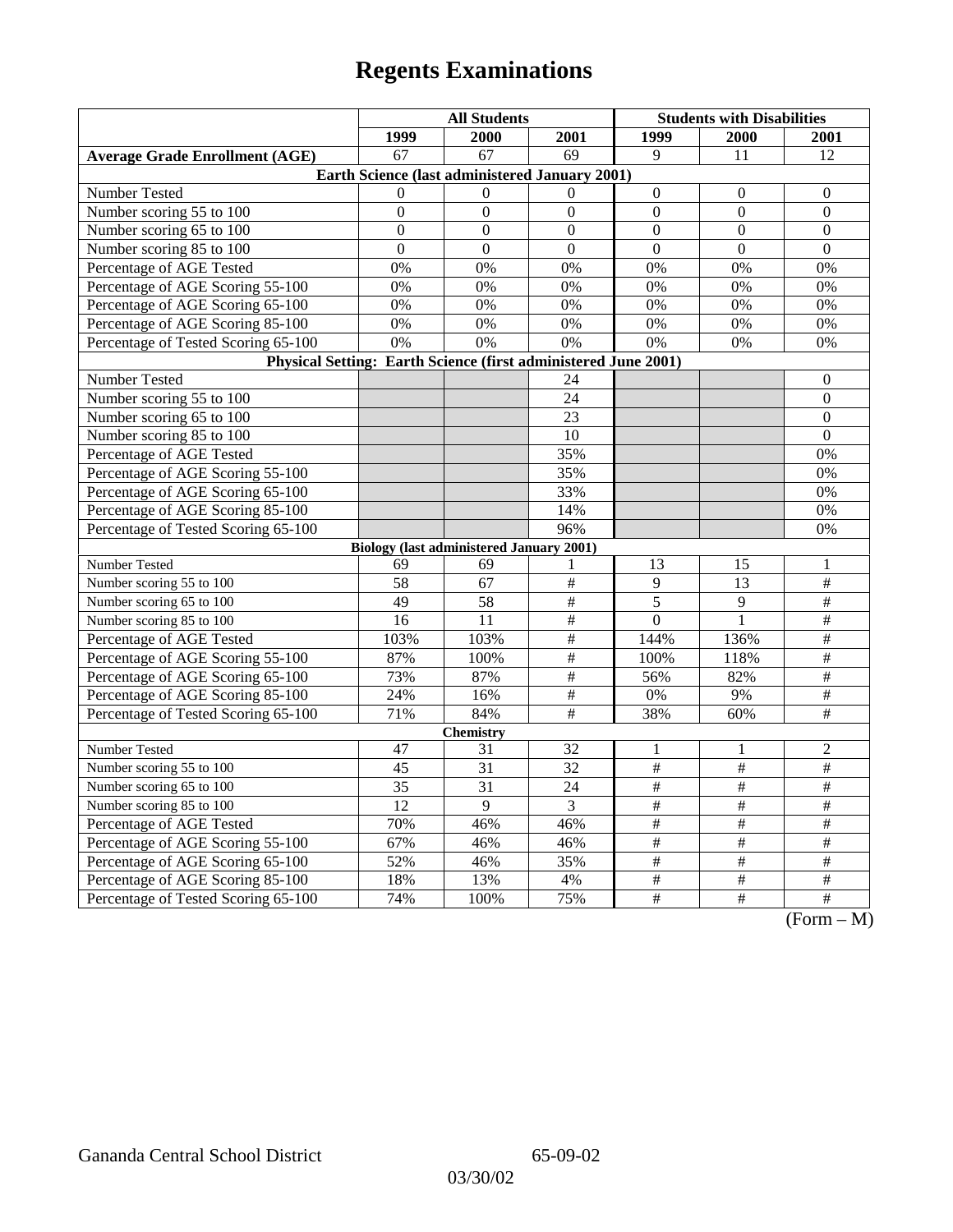|                                       | <b>All Students</b> |                                                   |      | <b>Students with Disabilities</b> |          |                |
|---------------------------------------|---------------------|---------------------------------------------------|------|-----------------------------------|----------|----------------|
|                                       | 1999                | 2000                                              | 2001 | 1999                              | 2000     | 2001           |
| <b>Average Grade Enrollment (AGE)</b> | 67                  | 67                                                | 69   | 9                                 | 11       | 12             |
|                                       |                     | Living Environment (first administered June 2001) |      |                                   |          |                |
| <b>Number Tested</b>                  |                     |                                                   | 119  |                                   |          | 23             |
| Number scoring 55 to 100              |                     |                                                   | 118  |                                   |          | 22             |
| Number scoring 65 to 100              |                     |                                                   | 117  |                                   |          | 21             |
| Number scoring 85 to 100              |                     |                                                   | 32   |                                   |          |                |
| Percentage of AGE Tested              |                     |                                                   | 172% |                                   |          | 192%           |
| Percentage of AGE Scoring 55-100      |                     |                                                   | 171% |                                   |          | 183%           |
| Percentage of AGE Scoring 65-100      |                     |                                                   | 170% |                                   |          | 175%           |
| Percentage of AGE Scoring 85-100      |                     |                                                   | 46%  |                                   |          | 8%             |
| Percentage of Tested Scoring 65-100   |                     |                                                   | 98%  |                                   |          | 91%            |
|                                       |                     | <b>Physics</b>                                    |      |                                   |          |                |
| Number Tested                         | 25                  | 37                                                | 39   | $\Omega$                          | $\Omega$ | $\overline{7}$ |
| Number scoring 55 to 100              | 22                  | 35                                                | 35   | $\Omega$                          | $\theta$ | 4              |
| Number scoring 65 to 100              | 19                  | 30                                                | 29   | $\mathbf{0}$                      | $\Omega$ | 3              |
| Number scoring 85 to 100              | 5                   | $\overline{7}$                                    | 6    | $\Omega$                          | $\Omega$ | $\Omega$       |
| Percentage of AGE Tested              | 37%                 | 55%                                               | 57%  | 0%                                | 0%       | 58%            |
| Percentage of AGE Scoring 55-100      | 33%                 | 52%                                               | 51%  | $0\%$                             | 0%       | 33%            |
| Percentage of AGE Scoring 65-100      | 28%                 | 45%                                               | 42%  | $0\%$                             | $0\%$    | 25%            |
| Percentage of AGE Scoring 85-100      | 7%                  | 10%                                               | 9%   | 0%                                | 0%       | 0%             |
| Percentage of Tested Scoring 65-100   | 76%                 | 81%                                               | 74%  | 0%                                | 0%       | 43%            |

 $(Form - N)$